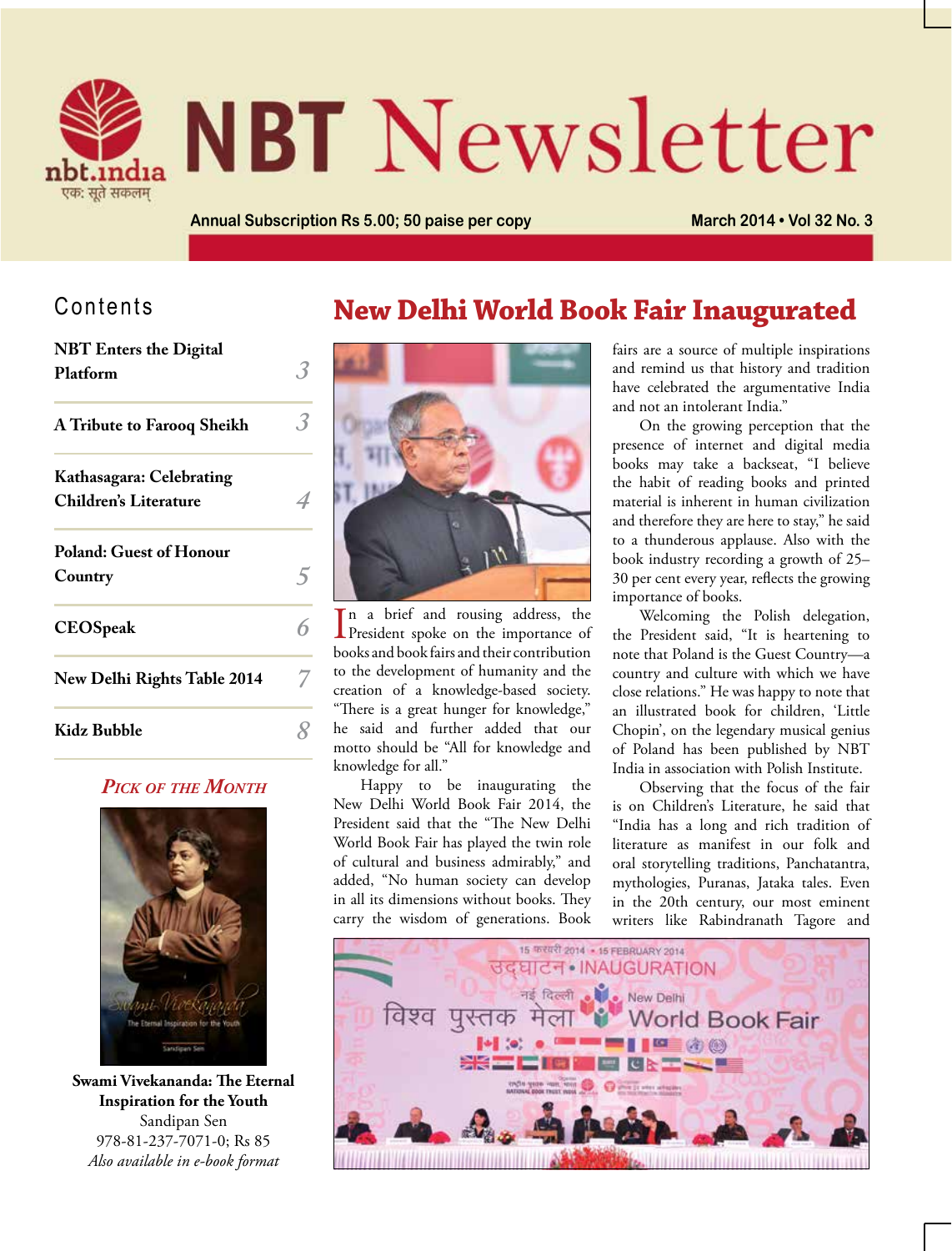

Premchand have all written for children." "Children", the President said, "are the best readers because they have no patience for pretence."

"There are many fairs being held in Pragati Maidan. But this is unique because it is on children's literature, and they are the future citizens of our country," said Smt. Chandresh Kumari Katoch, Minister of Culture, Government of India. "India is a young country. Every third person in India is youth. Therefore it is imperative to give them the right education. Only the right kind of books can help them to face the growing challenges that come with the changing world," she added, and wished all the participants a great success in their endeavours.

Speaking on the occasion, Ms Rita Menon, CMD, ITPO (Co-organizer of the Fair), expressed her happiness in working with NBT in bringing this NDWBF to the book lovers at large. "ITPO and NBT have decided to showcase Indian books at all-India shows being organized by ITPO across the world," she said.

Referring to Poland, the Guest Country at the Fair, as a significant country in the European Union, Rita Menon said that Poland has one of the largest population of book lovers and has more than 50 UNESCO world heritage sites. Earlier, in her address, she welcomed

the President and said that "the President is a great scholar and writer. He has been an inspiration for the youth of India."

"I am here to celebrate children's literature, but I would also like to celebrate Polish literature," said Ruskin Bond, one of India's most eminent and popular writers for children. He also referred to his early days of being influenced by Polish writings, and especially Joseph Conrad.

He recalled the days when in 1967 he visited a book fair organized by NBT, a small affair then, and over the years, today it has grown to be a major event with hundreds of publishers and hundreds and thousands of books.

Expressing her deep gratitude to the NDWBF for inviting Poland as the Guest of Honour Country, Ms Katarzyna Kacpercrzk, Secretary of State, Public and Economic Diplomacy, Ministry of Foreign Affairs of the Republic of Poland, said, "This honour has given us a unique opportunity to share with Indian friends our literature and culture. We have produced good writers and this has led to the intellectual development of Poland."

The Guest of Honour Presentation coincides with the 60 years of the establishment of diplomatic relations between India and Poland. "But our relationship goes deeper and we have, over years developed many connections. In Poland, India is considered as one of the most important cultural centres," she said. On behalf of the Government of Poland she expressed her deep gratitude for the Guest of Honour status.

"Indian writers are well known in Poland but not much of Polish literature is known in India," said Ms Malgorzata Omilanowska, Secretary of State and Minister of Culture and National



Heritage, Republic of Poland. "Focussed literary exchanges such as Guest of Honour programmes help us to be aware of each other's literature and cultural heritage." she added and extended her warmest congratulations to NBT, India for inviting Poland.

Shri Ashok Thakur, Secretary, Department of Higher Education, Ministry of Human Resource Development, was also present on the occasion.

Earlier in his welcome address, Shri A. Sethumadhavan, Chairman, NBT India, thanked the Honb'le President of India, one of the India's greatest statesmen and an avid reader of books, for gracing the occasion. In his address, Shri Sethumadhavan said that "the first ever NBT book exhibition was inaugurated by Dr S. Radhakrishnan, the then President of India in 1964. And over the years it has grown to be a major book event."

Thanking the President for his gracious presence at the inauguration of the Fair, Dr M.A. Sikandar, Director, NBT India, said, "The wisdom shared by our President will go a long way in encouraging our efforts towards promotion of books and reading." He also thanked the ITPO, Sangeet Natak Akademi, Sahitya Akademi, Doordarshan, all the publishers' associations, authors, and the media without whose cooperation the Fair would not have been possible.



**2 NBT Newsletter MARCH 2014**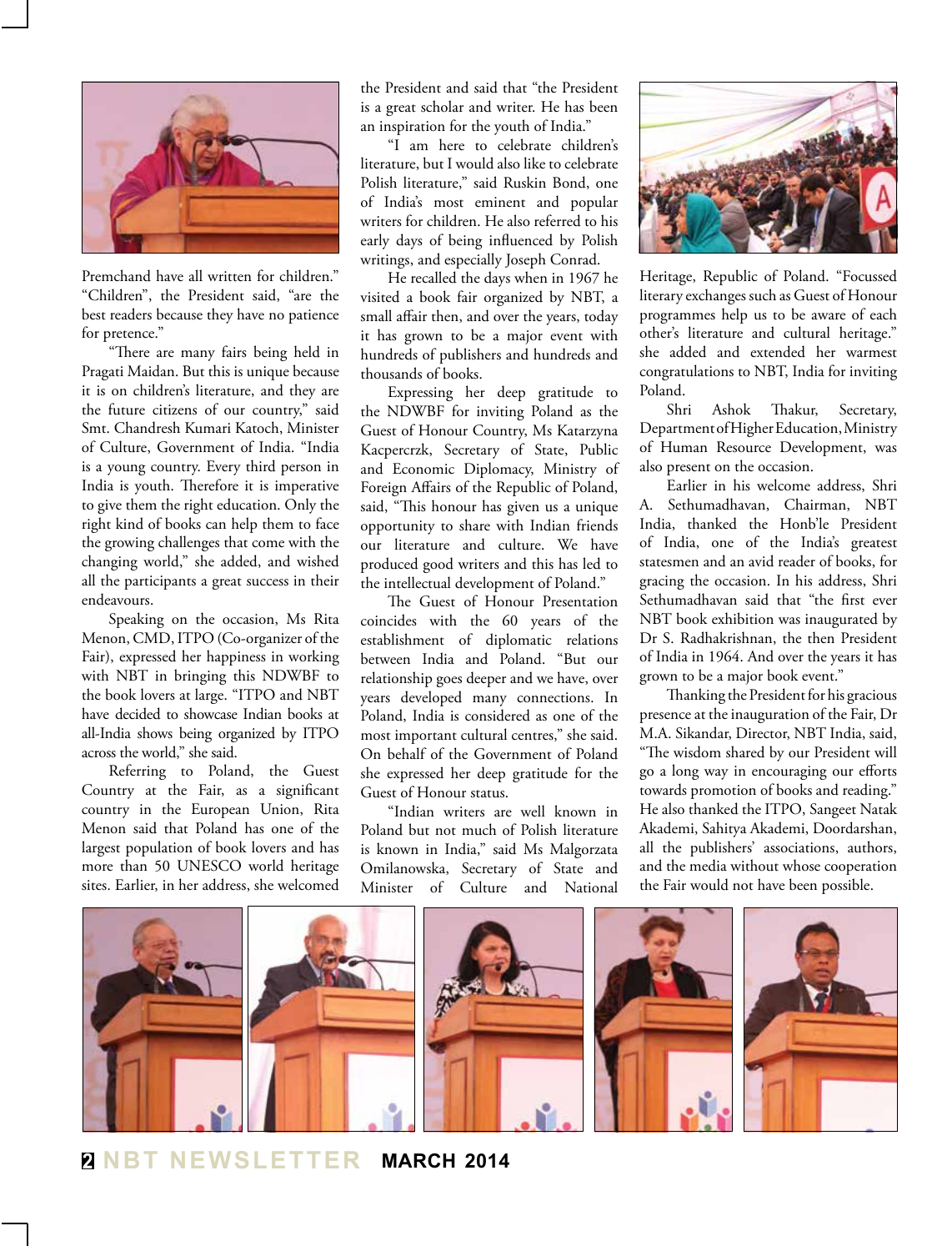## **NBT Enters the Digital Platform**

Dr M.M. Pallam Raju, Hon'ble Minister of Human Resource Development, Government of India, released two books on Swami Vivekananda — *Swami Vivekananda: The Eternal Inspiration for the Youth* and *The Simple Life of Swami Vivekananda* published by NBT India, as well as the first NBT e-book on Swami Vivekananda.

Releasing the books he said, "Swami Vivekananda's teachings are relevant especially today as there is a need to reinforce moral values to the youth." He added that the youth have huge potential that needs to be recognized not only in India but across the world. The teachings of Ramakrishna Paramahansa and Swami Vivekananda focus on the better and humane society and that is the motto of MHRD too".

He added that there is a need to distribute tool kits in universities, colleges and institutions for uplifting values. Parents and teachers have a larger role to play to make our society more accommodating and inclusive.

Shri A. Sethumadhvan, Chairman, NBT, Shri Ashok Thakur, Secretary, Ministry of HRD, Dr M.A. Sikandar, Director, NBT, Shri Raghavendra, Director, Copyright Office, Shri N.K. Bhattacharjee, Director, Niyogi Books, Prof. Sunita Sengupta, University of Delhi and Shri Sandipan Sen, writer among others were also present.

"Perhaps we need to know

#### **A Tribute to Farooq Sheikh**

Farooq Saab represented the<br>quintessential actor—intelligent, actor—intelligent, sensitive and embodied the aspirations of a rising middle class. His roles in his most productive years brought parallel cinema closer to the common man. Actor, philanthropist and an avid lover of books, Farooq Sheikh shared a common cause with NBT to promote books and reading culture. Towards this end, he was always ready to contribute with his time and effort by participating in a whole host of events and programmes by the Trust.

Farooq Saab was rememberd at a 'A



Vivekananda more today than ever," said Shri Sethumadhavan. He said that young readers are more attracted to digital world and this book in e-book form will help bring them closer to books, and teachings and life story of Swami Vivekananda.

While commending NBT, Shri N.K. Bhattacharjee said that these books trace the trajectory of Vivekananda towards attaining the statute of Swami Vivekananda. He added that we should all try and imbibe the values and teachings of great men like Swami Vivekananda in our life. Speaking on the occasion, Prof. Sunita Sengupta, DU, said that religion should be socially and logically relevant.

Dr Pallam Raju released the new logo and new web portal of the Copyright Office (www.copyright.gov.in) including e-filing facility for Copyright registration,



Tribute to Farooq Sheikh' organized by NBT India on the sidelines of the New Delhi World Book Fair 2014, where Ms Dipti Naval, acclaimed actress, talked about her relationship with Farooq Sheikh and said that he always believed in teamwork rather than competition, and Shri Raman Kumar, director of the movie 'Sath Sath', participated. The session was moderated by Shri Raveesh Kumar, journalist and anchor, NDTV. Farooq Sheikh being a book lover, promoted the cause of NBT for developing reading habit among people and participated in many

designed by NDBI and NID. Hon'ble minister also launched a new web portal of the "MHRD IPR Chairs Gateway". Dr Raju said it is one of the steps that the government is taking towards the direction of e-governance.

Dr Pallam Raju also released the book 'The Good Books Guide'. He hoped that this book will help children, parents and educators to select good books. He urged children to make reading their habit and also said that children should also read books in their mother-tongue along with English language.

Dr M.A. Sikandar, Director, NBT talked about the need for good children's literature in the country today, and how NBT is making efforts to provide good reading material to every child in the country.





book fairs and other events organized by NBT. The session also saw screenings from some of his films as well as some of his moments in NBT's programmes be it seminars, book fairs, book launches, or at the New Delhi World Book Fair.

**MARCH 2014 NBT Newsletter 3**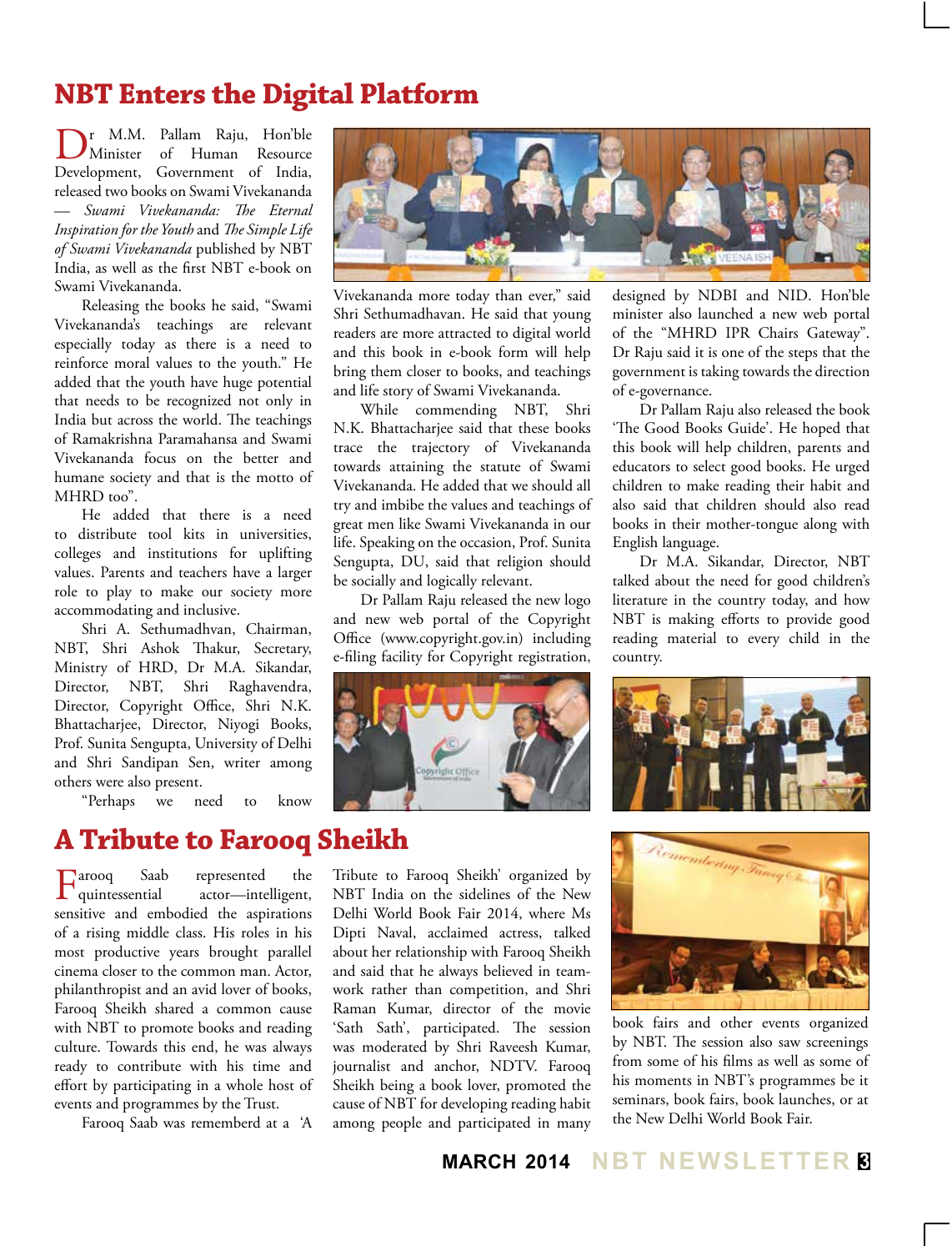## **Kathasagara: Celebrating Children's Literature**

 $\prod_{\text{hold}}$  — the land of stories,<br>folktales, myths, legends and epics. folktales, myths, legends and epics. A land of storytellers — narrating, writing and performing and inspiring generation after generation. Indian stories celebrate pluralism. They depict multilingual and multicultural characters of Indian society. This essence of Indian children's literature was reflected at the Theme Pavilion of New Delhi World Book Fair 2014.

In presenting 'Kathasagara: Celebrating Children's Literature' as the theme of the Fair, the theme pavilion showcased a special exhibit of books for children in English and Indian languages. An annotated catalogue consisting of more than 800 books from all Indian languages covering a variety of genres, writers and illustrators was also put up.

In addition, 'A Tale of Tales', a series of specially curated panels depicting the story of Indian children's literature with glimpses of its richness, complexity and diversity. Divided into six



sections: Myths Legends and Folktales, Storytelling Tradition in India, Epics and Classics Retold for Children, Towards Freedom, Tales for a New Nation, and Tales Today — the panels comprised select books in various Indian languages depicting the trends and evolution of







Indian children's literature.

In paying tribute to three giants of Indian children's literature, the Theme Pavilion had also set up three commemorative corners — one on legendary children's writer, illustrator and founder of Children's Book Trust, Shankar Pillai; second on Pulak Biswas, with a display of breath-taking illustrations by the master illustrator and painter of modern India; and third on Harekrishna



Devsare, the popular children's writer who gave modern Hindi children's literature its identity.

The Theme Pavilion was inaugurated by Shri Ashok Thakur, Secretary, Higher Education, Ministry of HRD, GOI. Shri A. Sethumadhavan, Chairman, NBT India, Ms Veena Ish, Joint Secretary, Book Promotion, Ministry of HRD, Dr M.A. Sikandar, Director, NBT India, Shri Ruskin Bond, Shri M. Ramachandran, Director, AFCC, Singapore, and Shri Shashi Shetye, renowned illustrator were also present.

Expressing his happiness on visiting the Fair and meeting curious readers of all age groups, Ruskin Bond said, "It is great to see intelligent and bright people at the World Book Fair. Intelligence and brightness comes from reading books. If you read books you can become a writer. Do open the books."

During the nine days of the Fair, the Theme Pavilion hosted a number of



programmes and activities for children every day. These included, Panel Discussions, Seminars, Storytelling sessions, Meet the Author-Illustrator, Workshops, Counselling sessions, Plays, Cultural Performances, Interactive sessions, among others.



**4 NBT Newsletter MARCH 2014**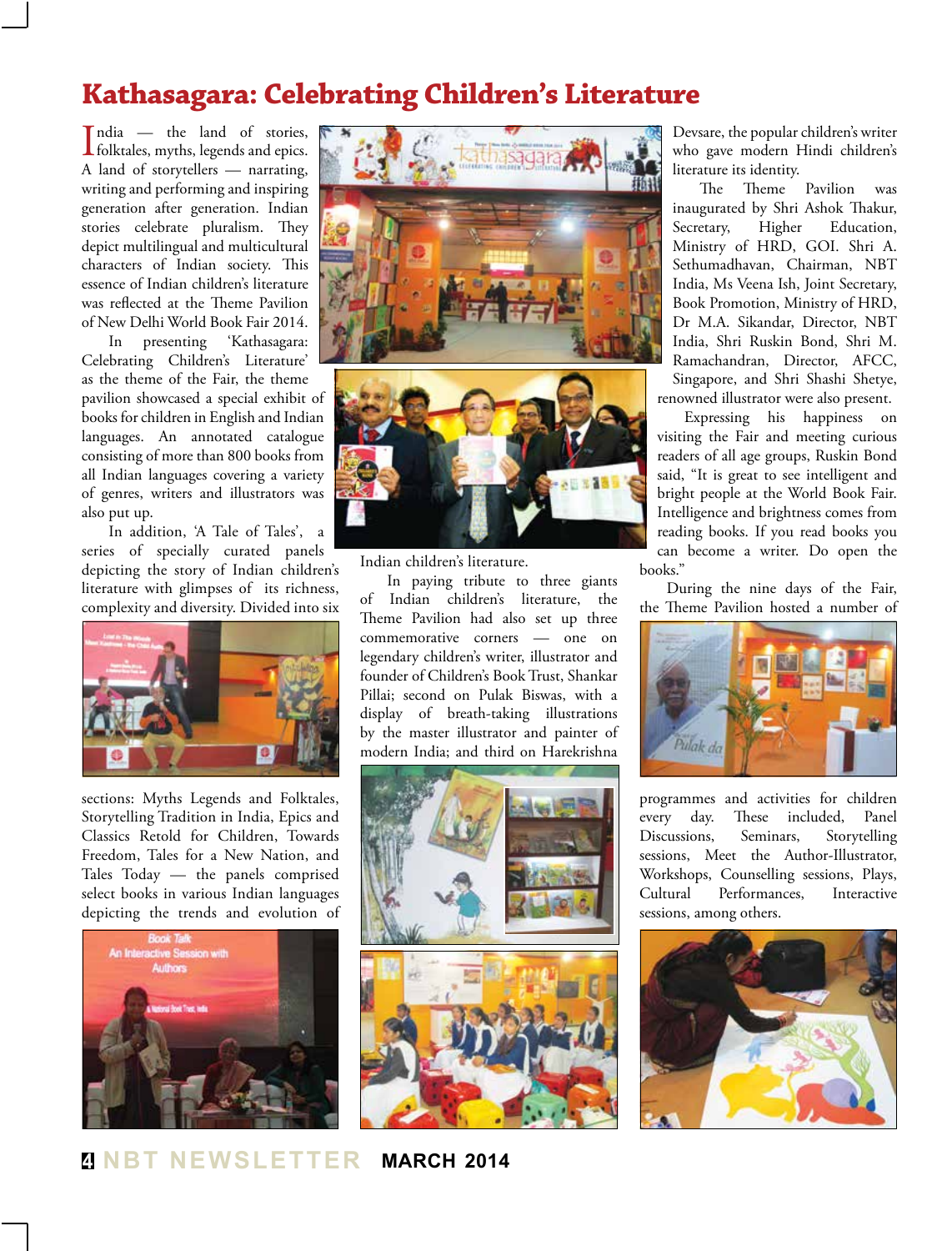## **Poland: Guest of Honour Country**

The Polish Pavilion — 'Books From<br>
Poland' — was inaugurated as part of the Polish Presentation as Guest of Honour Country, at the New Delhi World Book Fair 2014. The occasion coincided with the 60th anniversary of Polish-Indian diplomatic relations.

Prof. Piotr Kłodkowski, Ambassador of the Republic of Poland to India, Ms. Katarzyna Kacperczyk, Secretary of State, Public and Economic Diplomacy, Ministry of Foreign Affairs of the Republic of Poland, Ms. Małgorzata Omilanowska, Secretary of State, Ministry of Culture and National Heritage of the Republic of Poland; Grzegorz Gauden, Director of the Polish Book Institute, Anna Tryc-Bromley, Director of the Polish Institute, New Delhi in presence of Polish



authors including Michał Rusinek, Olga Tokarczuk, Wojciech Jagielski, publishers Beata Stasiska (Foksal Publishing Group),

Magdalena Dbowska (Polish Rights Agency), Jadwiga Jdryas (Two Sisters, publishing house for children's books) graced the occasion with their presence along with Shri A. Sethumadhavan, Chairman, NBT India, and Dr M.A. Sikandar, Director, NBT India. Some great writings have





come from Poland. Three Nobel laureates Henry Sienkwitz, Czeslaw Milosz and Wislawa Symborska and a galaxy of great writers have enriched not only Polish literature but also world literature.

The Polish Pavilion hosted a number of talks and discussions on Polish book

market and publishing, Polish literary genres, fiction, readings from the works of Polish Nobel laureates, Polish school of posters, comparative dialogues, best of



Polish illustrations for children reflected today's Poland in all its vibrant diversity. These included, 'Impact of the Polish School of Posters on Illustrated Books for Children', 'Feminist Travellers: Myth

> or Reality', 'Workshop for Children', 'An Exploration of Polish Poetics', 'The Literary Heritage of Krakow and Delhi', 'Polish-Hindi Translations and Literary Exchange', 'Interaction between Indian & Polish Authors', besides the launch of Hindi translations of popular Polish titles.







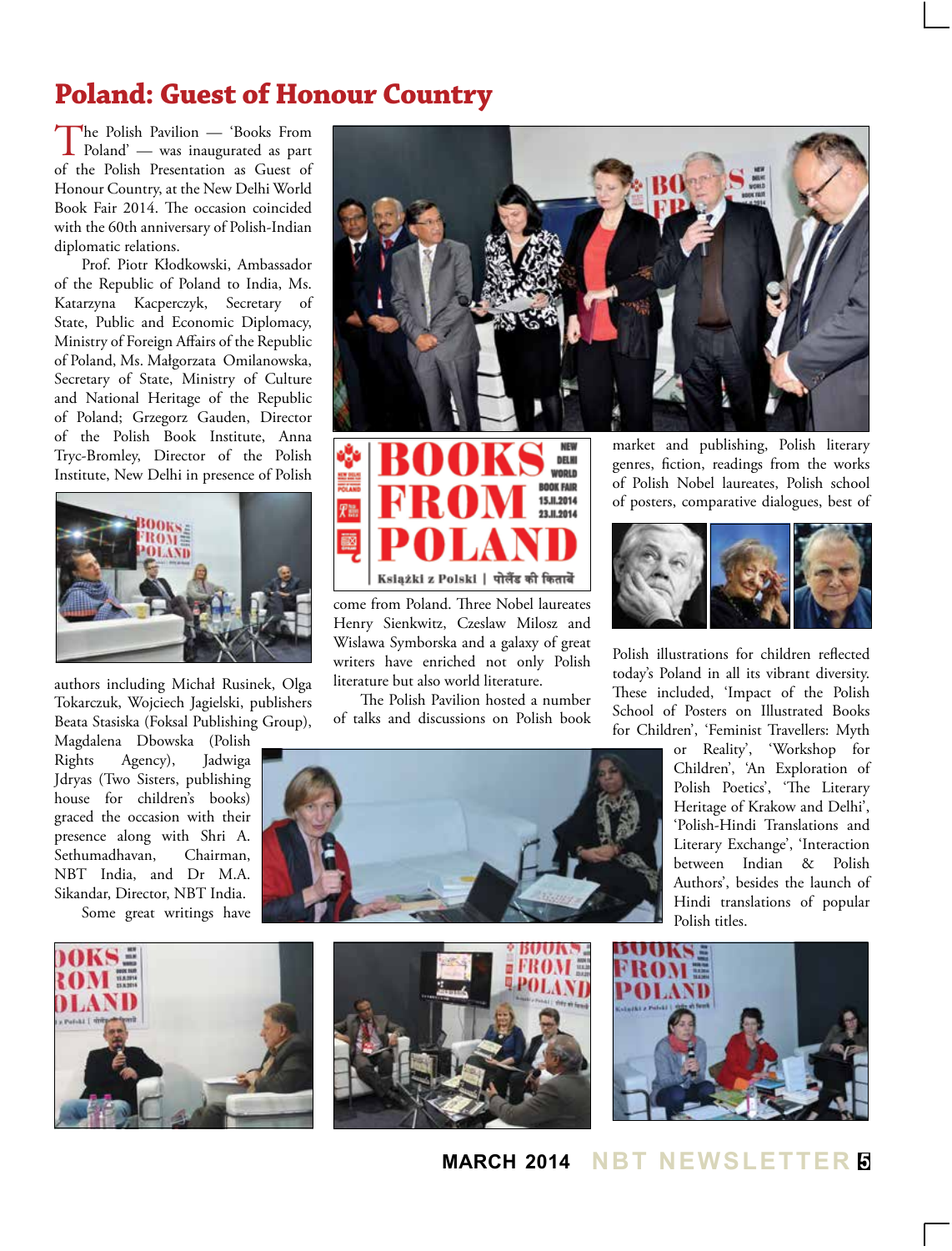#### **CEOSpeak**

National Book Trust, India (NBT) in association with the Federation of Indian Chambers of Commerce and Industry (FICCI) organized the CEOSpeak over Chairman's Breakfast on 16 February 2014 at the Taj Mansing Hotel, New Delhi. The objective of the programme was to facilitate greater interaction within the publishing community in India, and to make it a forum of CEOs to discuss and share business and book-trade related issues and concerns. Initiated last year as a part of the New Delhi World Book Fair, this edition of CEOSpeak aimed to discuss and share common issues and concerns to evolve a composite agenda of the Indian publishing industry. Dr Arbind Prasad, Director-General, FICCI, welcomed the dignitaries and delegates for this important discussion and moderated the session.

Shri A. Sethumadhavan, Chairman, NBT. in his welcome address to the CEOs present at the programme, emphasized that India has no dearth of good content. We have a flourishing publishing industry with literature in vernacular languages adding to the richness and depth of scholarship in India.

Dr Vivek Lall, President and CEO, Reliance Industries, highlighted that the sector must strive to get the industry status, which will enable the industry to get corporate loans at low interest. It is very important that this promising sector should focus on getting more organized and initiate a scientific study to bring out growth prospects for the sector. He related that FICCI had lobbied for the entertainment industry, including films, to get industry status in the year 2000 and should take up the case of the publishing sector.

The event was inaugurated by Dr



Narendra Jadhav, Member, Planning Commission, Government of India. He emphasised that India has the advantage of the demographic dividend, besides a growing adult literature segment that constitute about 74 per cent of the reading audience. The way forward for the sector is to get organized, seek industry status and actively collaborate with the higher education institutes. He congratulated NBT for taking this great initiative and urged upon the publishers to not only 'tap' the market, but also to create new tastes of readership.

Ms Beata Stasinska, Vice President, Foksal Publishing Group, introduced the Polish publishing market to the august gathering and highlighted issues of distribution and readership in the industry, besides drawing a parallel between the Polish and Indian publishing sector. She stressed that due to economic slowdown, the number of titles published in Poland is showing marginal downturn, and the publishers are trying to come with new strategies to meet the challenge with the support of the government.

The programme also witnessed the results of the industry pulse survey conducted by FICCI. The objective of the survey is to assess the perception of publishers toward growth of the sector and to highlight major areas of concerns for policy change. About 75 per cent of the respondents were publishers, 11.5 per cent are distributors/retailers, and 13.5 per cent are other service providers. The top three



challenges identified for the publishing sector in next 2–3 years are collections, distribution channel and piracy.

Ms Winnie Hung, Publishing & Cross Segment Strategy Development Manager, Asia Pacific and Japan, HP Indigo & InkJet Press Solutions highlighted the changing nature of printing technology. Shri R. Ramachandran, Executive-Director, National Book Development Council of Singapore & Executive Secretary, Asian Festival of Children's Content, Singapore, underlined the sustainability and demand of Indian book industry in the ASEAN countries.

The forum also had an "open house", moderated by Ms Urvashi Butalia, Chair, FICCI Publishing Committee & Director, Zubaan, to discuss major issues that the publishing community faces. It was reiterated that FICCI will lobby for getting industry status for the publishing sector. Speaking in the Open House session, Shri G. Raghavendra, Director, Book Promotion & Copyrights, Ministry of HRD, informed that in the upcoming National Book Policy, granting the status of Industry to Indian publishing is a major feature.

Speaking on the occasion, Dr M.A. Sikandar, Director, NBT India, supported the need to seek industry status for the publishing sector. He underlined NBT's commitment to promote the culture of reading in India, and to bring various stakeholders on one platform to continue informed discussions for addressing industry's issues. He thanked FICCI for joining hands with NBT in the cause.

The event was attended by over hundred CEOs from publishing houses both national and international and also by a delegation from Poland which was the Guest of Honour Country at the New Delhi World Book Fair 2014.

**6 NBT Newsletter MARCH 2014**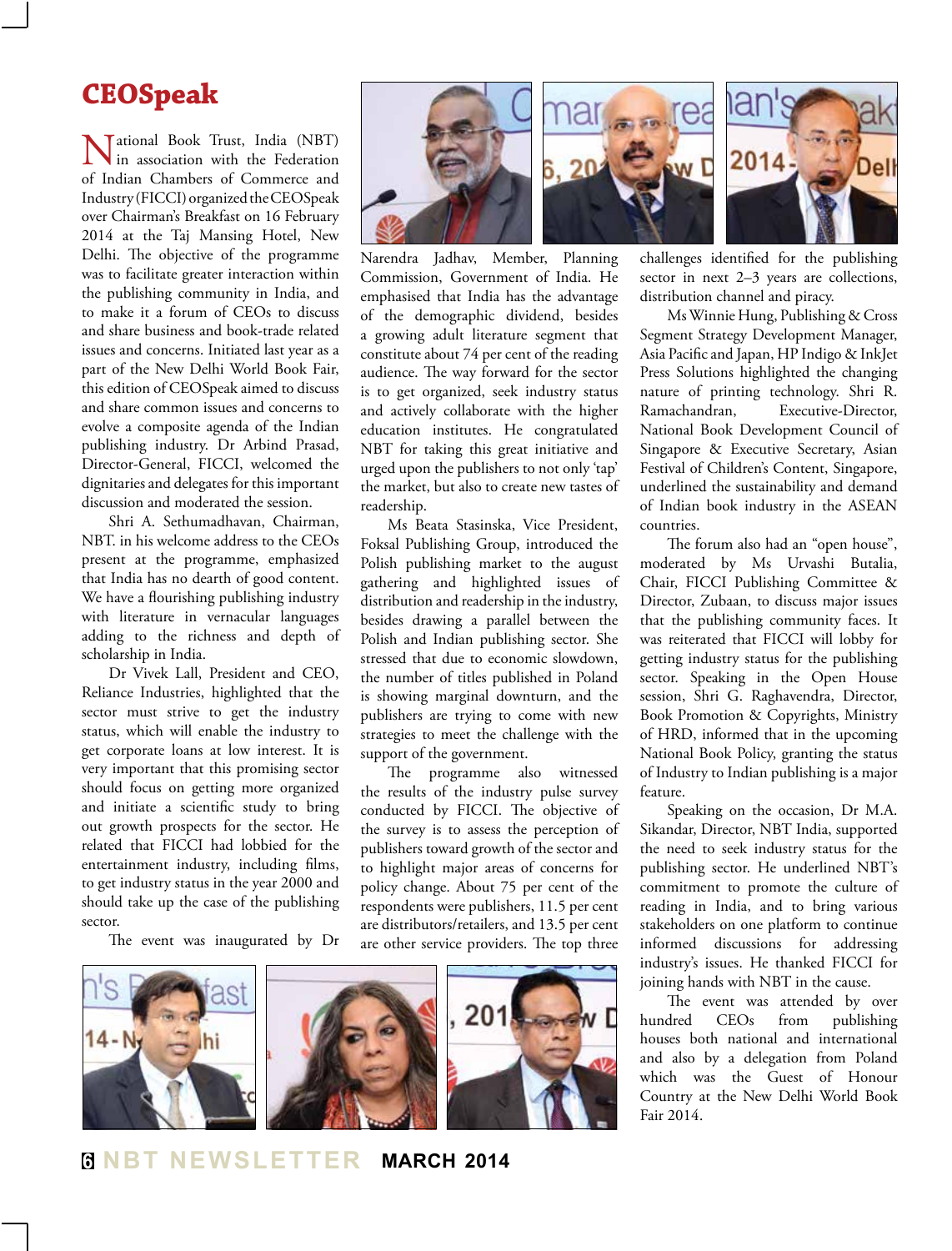## **New Delhi Rights Table 2014**

The New Delhi Rights Table offers<br>B2B matchmaking sessions between publishers in a refreshingly new business ambience. It brings together publishers, Rights' agents, translators and editors from India and abroad. It offers a singlewindow shop to explore the exciting world of Indian books.

On the sidelines of the New Delhi World Book Fair, the 'New Delhi Rights Table' was held on 17 and 18 February 2014. It brought publishers, rights' agents, translators and editors from India and abroad at a forum to network and explore business opportunities together. Initiated by NBT, India, this attempt is a part of its effort to promote Indian books abroad, through its recently launched initiative for providing financial assistance to foreign publishers for translating Indian books into foreign languages. This was quite evident with the presence of several publishers from overseas like Poland, Norway, USA, Malaysia and UK.

Shri A. Sethumadhavan, Chairman, NBT, India welcomed the participants from India and other countries at the inauguration. He said that this forum provides a unique platform, especially for Asian publishers to develop contacts for further business venture. "Multinational publishers have their own resources, but Indian language publishers still need some platform," he opined.

Shri Sukumar Das, MD, NCBA Exports and publishing veteran introduced the concept behind the Rights Table and outlined the overall journey of Rights Table globally.

At the outset, Ms. Magda Haydal, a renowned literary translator from



Poland shared some insight on Poland's literature. She remarked that Poland joined European Union in 2004 and this entrance mirrors Polish literature in an interesting way. Poland literature has the essence of curiosity about the changes taking place in and around the world. Ms. Haydal also pointed out that besides some pioneering Polish literature such as Ryszard Kapuscinski's 'The Emperor', Wislawa Szymborska's 'Here', there are some exciting contemporary writers like Wojciech Jagielski, Jacek Dehnel, Malgorzata Gurowska, Michal Rusinek, Olga Tokarczuk, Joanna Bator, etc.

Ms. Magdalena Debowska, the only agent in Poland who actively sells Translation Rights for Contemporary Polish Literature took note of the importance of platforms such as Rights Table and Book Fairs, where contacts between publishers and authors happen and develop.

Ms Dina Roll-Hansen, adviser, children's literature, Norwegian Literature Abroad (NORLA), who was also present at the inaugural ceremony, was amazed with the expanse of Indian book publishing activities. "We are here to promote Norwegian literature in India, and we have published over 2,500 books by our

authors in more than 60 languages," she shared.

Others present at the inauguration included Ms Beata Stasinska, VP, Editorin-Chief, Foksal Publishing Group, Poland; Ms Jadwiga Jedryas, Ms Marisa Bloom and Ms Ewa Stiasny, Polish publishers; Kristina Pappas, International Program Manager - Literacy, Benetech Technology, US; Mr Ridhwan Che Mazlan, Executive Director, Al Ameen Serve, Malaysia, among others.

A prominent contingent from South East Asia, which included publishers from Singapore, Malaysia and Philippines were also present.

Ms Lim Li Kok, MD, Asiapac Books, said, "The Indian books are of very good quality, be it production, pictures, layouts, designs, content or paper quality. Now Indian books are amongst the best available books in the world". Ms Linda Tan Lingard, Ms Betty Tan, MD, English Corner Publishing Singapore and Ms Andrea Pasion-Flores, Literary Agent, Jacaranda, were also happy to see the participation from across the globe at the New Delhi Rights Table.

At the end of the two-day event, publishers were happy with the negotiations and agreements reached with each other.